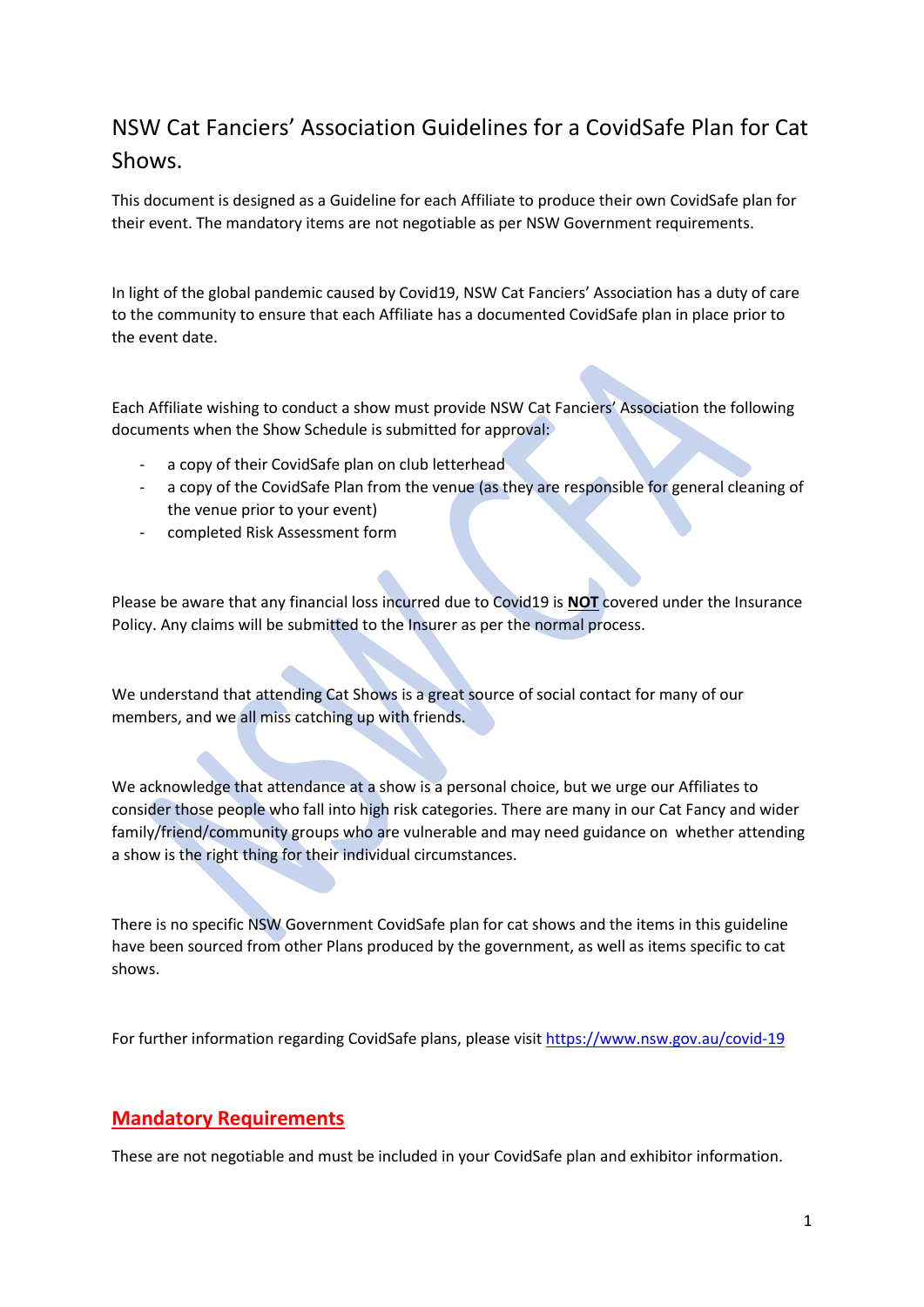# **Affiliate Information**

- Affiliate Name
- Plan Completed By
- The dedicated Responsible Person on Show Day for overseeing CovidSafe Plan is implemented across the entire show day

# **Wellbeing of Judges, Workers, Exhibitors and Public**

- No admittance of anyone who has been unwell or has been in Victoria or in contact with anyone who has been in Victoria or Covid19 hotspot in the past 14 days
- No international travellers to be admitted
- Provide workers & exhibitors with information on Covid19 such as when to get tested, physical distancing and cleaning
- Display conditions of entry for workers, exhibitors and public (show schedule, entry points to venue)
- The nominated Responsible Person must be prepared to address any items of noncompliance of the CovidSafe Plan (this may include requiring anyone who is not complying to leave the venue)

#### **Physical Distancing**

Current NSW Government restrictions must be adhered to at all times

*Calculate the useable floor space (not including floor space covered by tables, chairs, etc) to determine your maximum occupants. E.g. Length = 5m, Width = 10 m. Area in SQM: 5 x 10 = 50. Max pp: 50 ÷ 4 = 12.5. (12).*

- 1.5m spacing between individuals AND
- 4 sqm per person based on the usable floor space (ie. heavy traffic areas, in bays, kitchen area)
- A minimum of 25cm between cages OR 2 x cages on 1.8m table or 3 x 61cm cages on 2.4m table with staggered exhibitor attendance to comply with 1.5m social distancing
- Staggering of exhibitors must be done to meet 1.5m social distancing (ie: exhibitors benching their cats must be every other cage & rotated to ensure equal time per exhibitor).

# **Hygiene & Cleaning**

- Signage and floor markers
- Hand sanitiser around the venue (must have hand sanitiser at entry/exit points and catering area)
- Cleaning of tables (trestles, judges tables, eating areas)
- No sharing of food items
- No sharing of cat items (curtains, litter trays, grooming powders/combs etc)
- Bathrooms to be well stocked at all times with soap and paper towels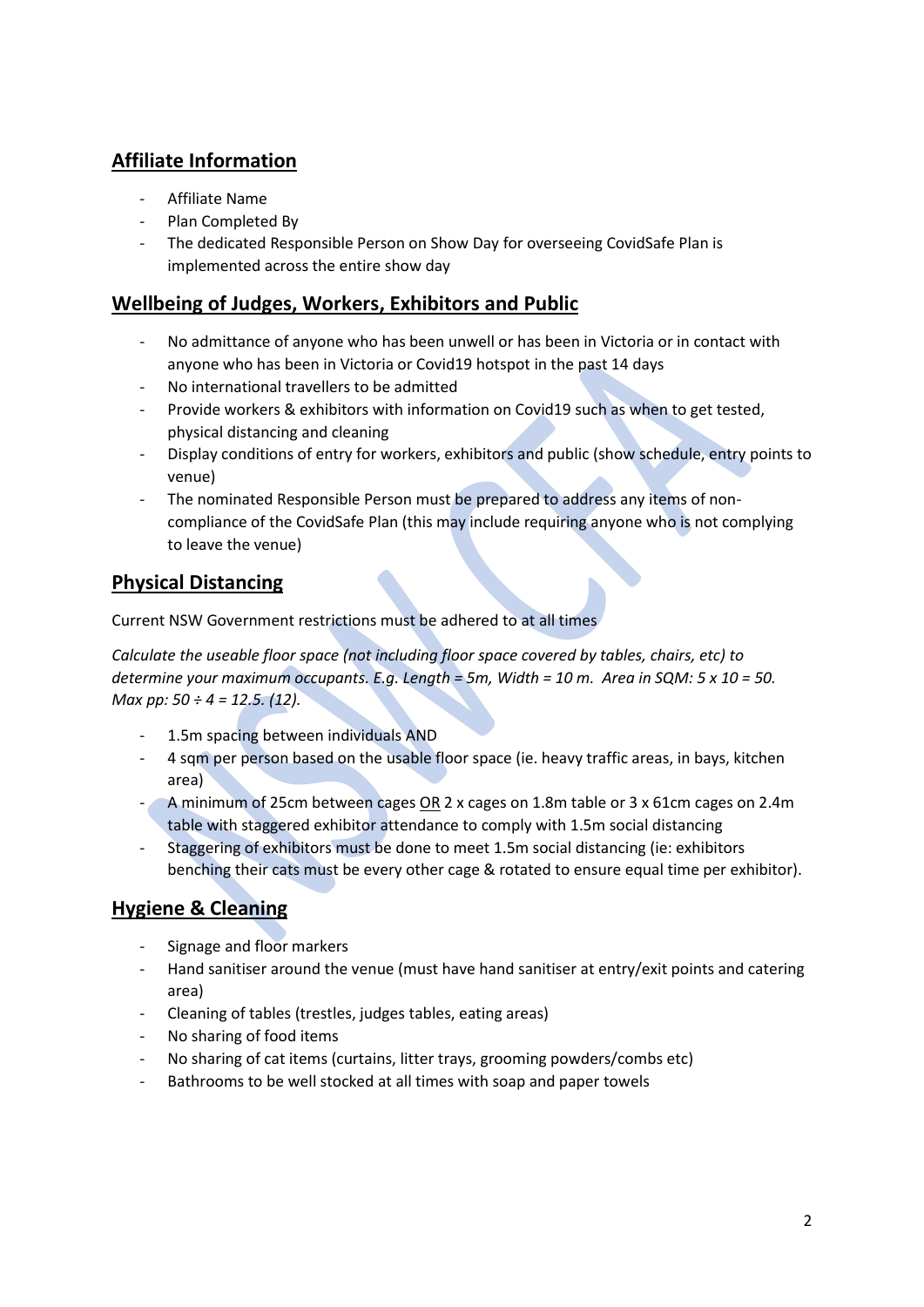# **Catering**

- No in hall prepared catering Off site prepared food for Judges/workers, individually wrapped and prepared by a licensed provider is acceptable.
- Workers to wear gloves .

# **Your CovidSafe Plan must include details on how you intend to implement, manage and/or control these items**

- Show set up / Show pack down
- Maximum number of exhibits (if capping numbers is required)
- Exhibitor entry (morning, during the day, end of day)
- Exhibitors entering/exiting venue to bring in cages/trolleys etc
- **Vetting**
- Vet queue
- Benching and set up of exhibits
- Catering and meal area/seating
- Food preparation and hygiene
- Distance between tables and cages
- Seating for exhibitors
- Seating in judges only areas
- Judges / Stewards / Cardwriters
- Judging process (eg. No steward or no cross handling of exhibits, spray bottles, teasers etc or steward to disinfect table only with judge completing all handling of exhibits)
- Trophy distribution
- Exhibitors attending to their own cats between judging
- Exhibitors handling other people's cats/trolleys/etc
- Exhibitor seating
- Maximum number of people in the venue at any given time (to meet the 4sqm per person rules)
- Attendance list with contact details for Judges, All Workers, Exhibitors and Public
- Judges presenting their Top 5 cats in each bay (if applicable)
- Overall winners presented (ie Top 10 Kittens/Cats) at the end of the day in front of gathered exhibitors (if applicable)
- Reimbursement of entry fees etc if circumstances change and show cannot proceed (regardless of reason for cancellation)
- Record keeping with contact list for all people entering the hall including a record that everyone has been asked if they have been unwell or from Victoria in the 14 days prior to the show
- Show worker contracts should include clause that worker will comply with COVID19 rules of the day.